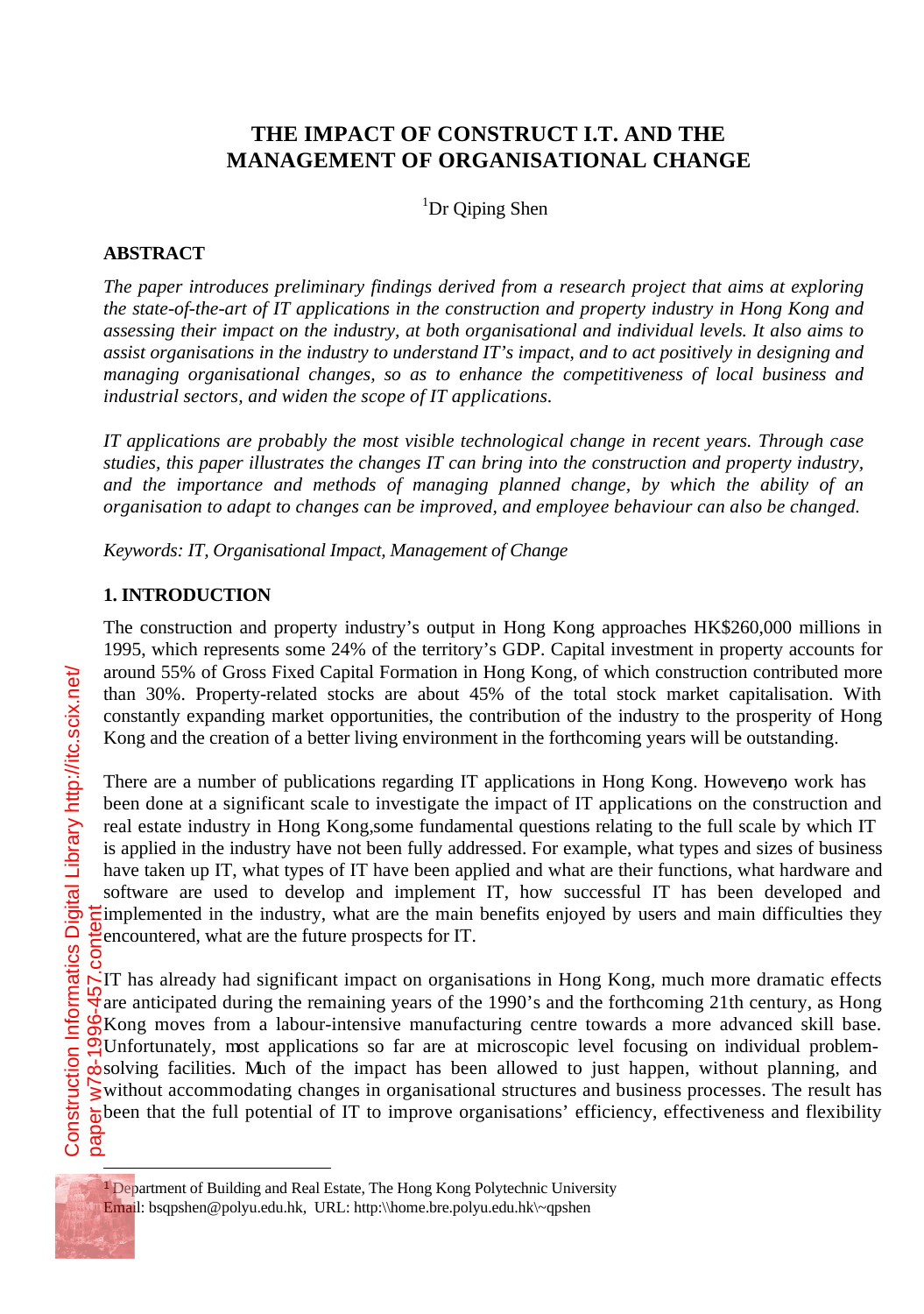has seldom been reached. Greater attention must be paid to the interaction of IT with business methods, work patterns, employees and organisational culture.

## **2. BACKGROUND OF THE RESEARCH**

Although it is an established policy of the Hong Kong Government that full advantage should be taken of modern IT (ITSD, 1994), the Government has adopted a lassez-faire policy towards the implementation of IT in the construction and property industry. In contrast to the supporting role the Hong Kong Government has adopted towards IT in the industry, the Singapore Government has taken the initiative in developing a National Information Technology Plan (NITP) in 1986 which provides a blueprint for an action calls for the exploitation of IT to develop a strong export-oriented industry. There are seven interactive elements in the plan: IT Industry, IT Manpower, Information Communication Infrastructure, IT Application, Coordination and Collaboration, IT Culture, and Climate for Creativity and Enterprise.

The construction sector in Singapore is taking up the challenge to work towards the success of the NITP and how the strategies proposed under the NITP can be adopted for the construction industry. Major development in this regard include work carried out in CAD data exchange by Gruman International/Nanyang Technological Institute Centre, the Public Works Department's Project Management Information System, the BuildNet as a construction EDI network by the Construction Industry Development Board, a national graphics database by the Singapore Institute of Architects, and the S\$ 3 million CONCERT concurrent engineering project.

The British Government has taken an early lead in launching the Alvey Programme of Advanced IT in 1983, with a budget of £350 million, aiming to stimulate research and development of IT. Professional bodies in the UK construction industry have also taken a leading role in introducing IT. In 1986, for example, the QS Division of the Royal Institution of Chartered Surveyors, with the financial assistance (£250,000) of the Alvey Directorate and in collaboration with the University of Salford, started the most ambitious research project it has ever undertaken before to investigate the potential of expert systems in quantity surveying, and to produce a prototype system to introduce the profession into the IT era, which leads to the creation of the ELSIE systems.

This research aims at investigating the current state-of-the-art of IT in the construction and property industry in Hong Kong and assessing their impact on the industry qualitatively and quantitatively. It also aims to assist organisations in the industry to understand the impact of IT, and to act positively to design and manage the future, so as to enhance the competitiveness of local business and industrial sectors, and widen the scope of IT applications. It will examine IT in both the public and private sectors and assess their impact at both organisational level and individual level.

It is planned to obtain an up-to-date and holistic view of the state of operational IT in Hong Kong and its impact on the construction and property industry in terms of the stakeholders and the life cycle of building products. All relevant disciplines of the industry will be the subjects of this study. They include architects, structural engineers, building services engineers, quantity surveyors, project managers, contractors and other property professionals. It will also highlight best practices to be followed and pitfalls to be avoided for managers interested in introducing IT in their companies. This research will elevate similar investigation from the bean-counting microscopic level to the macroscopic organisational level, from efficiency considerations to questions of effectiveness, and from a cost-accounting perspective to a managerial one.

The specific objectives of this research in logical sequence are as follows: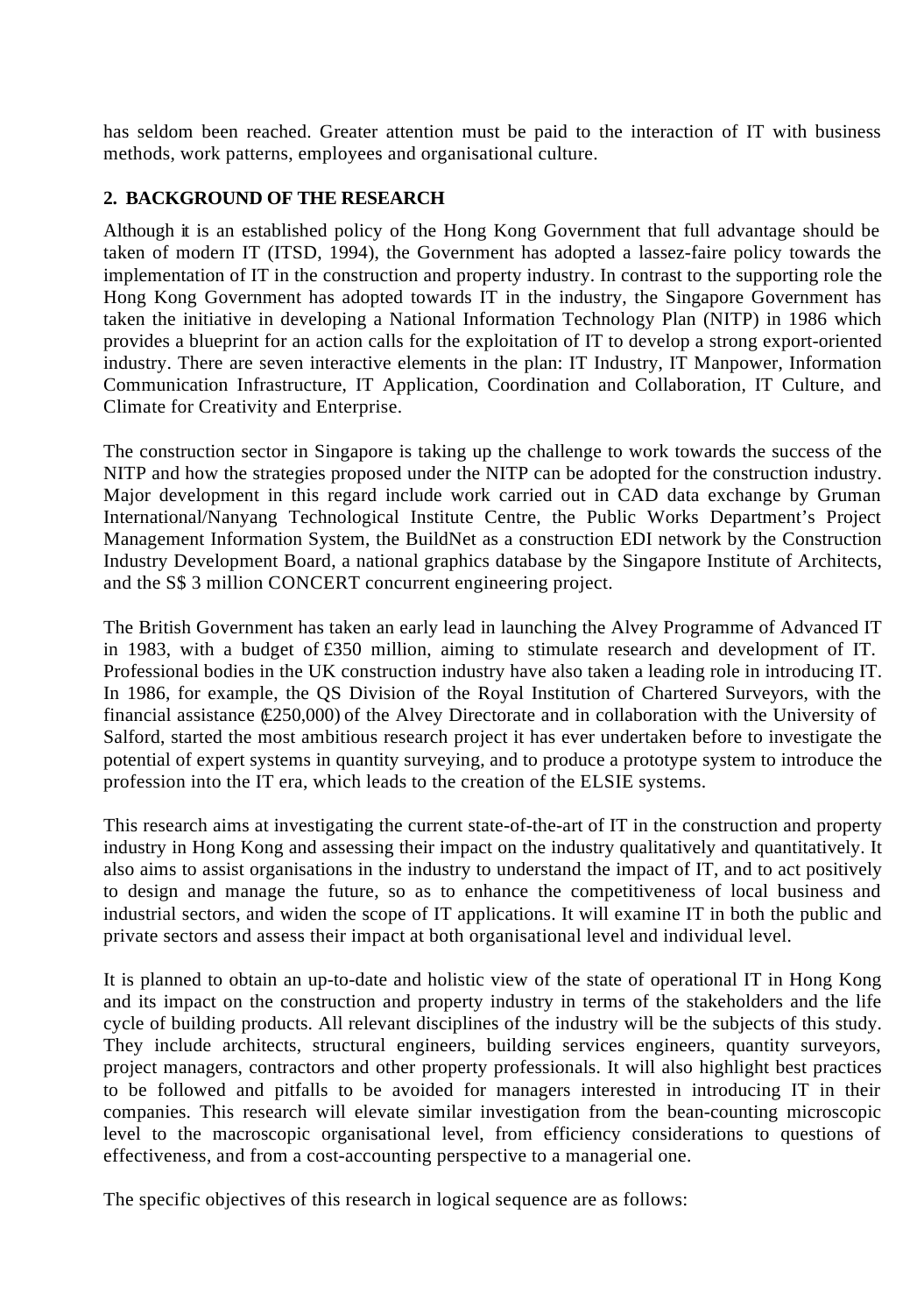- 1. to identify the awareness of IT in the industry,
- 2. to explore the **opportunities** offered by IT,
- 3. to provide solutions for firms t**osition** themselves in the IT era,
- 4. to advice on management of organisational change due to IT.

The information gathered from this project will provide first-hand information on how well the construction and property industry in Hong Kong has equipped with IT and what impact IT has created on the industry. This information will be useful in the following four areas: (i) it will be essential for relevant Government departments to prepare strategies for IT in the construction and property industry; (ii) it will promote the awareness of commercial benefits of IT among managers in construction and property companies in Hong Kong and encourage them to seriously consider IT in their business; (iii) the research will also increase the competence and confidence in applying IT by local companies by providing management guidance on the selection and development of IT applications; and (iv) it will be greatly beneficial to the teaching and further research of construct IT in all organisations involved in the tertiary education in Hong Kong.

# **3. THE IMPACT OF CONSTRUCT IT**

#### **3.1 Models for Assessing the Impact of IT**

Although no agreement has been reached on why and how IT affect organisational life, it is generally accepted that effectiveness and efficiency are the major factors to be considered. There are two schools of thoughts in analysing the impact of IT: organisational theory and information economics (Burn, 1989).

Organisational theory focuses on the behavioural, social and psychological aspects of individual members of an organisation and on the political structural and operational aspects of groups of individuals. The introduction of new technology, tasks, power structures or other changes can be viewed as a disturbance to the equilibrium of the organisation, which may provoke both intended and unintended changes along a variety of dimensions.

Information economics focuses on the micro-process by which the availability of information can affect the outcome of a decision and thereby affect the utility of the decision making unit. In this context, a change in an organisation's information system will act on utility by producing a change in the set of information available to one of many decision making units within the organisation.

## **3.2. The Impact of IT on the Construction and Property Industry in Hong Kong**

The impact of IT on construction has long lagged behind other major industrial sectors. Little has been reported on the organisational and structural impact of IT applications on the construction and property industry in Hong Kong.

Ng and Lansley (1993) reported a survey of middle managers of Chinese building firms in Hong Kong regarding the impact of IT. They examined the impact of computers on organisational structures and management styles. According to this study, the introduction of IT has had significant impact on both organisational structure and management style of the firms. Organisations have become more centralised, specialised and routinised, with top management becoming more central to the decision making process. As a result of this, top management has become more autocratic, which is unhelpful, as they argued, to the functioning of middle managers and may have prevented the full realisation of the benefits of IT. Because of the availability of information through IT, top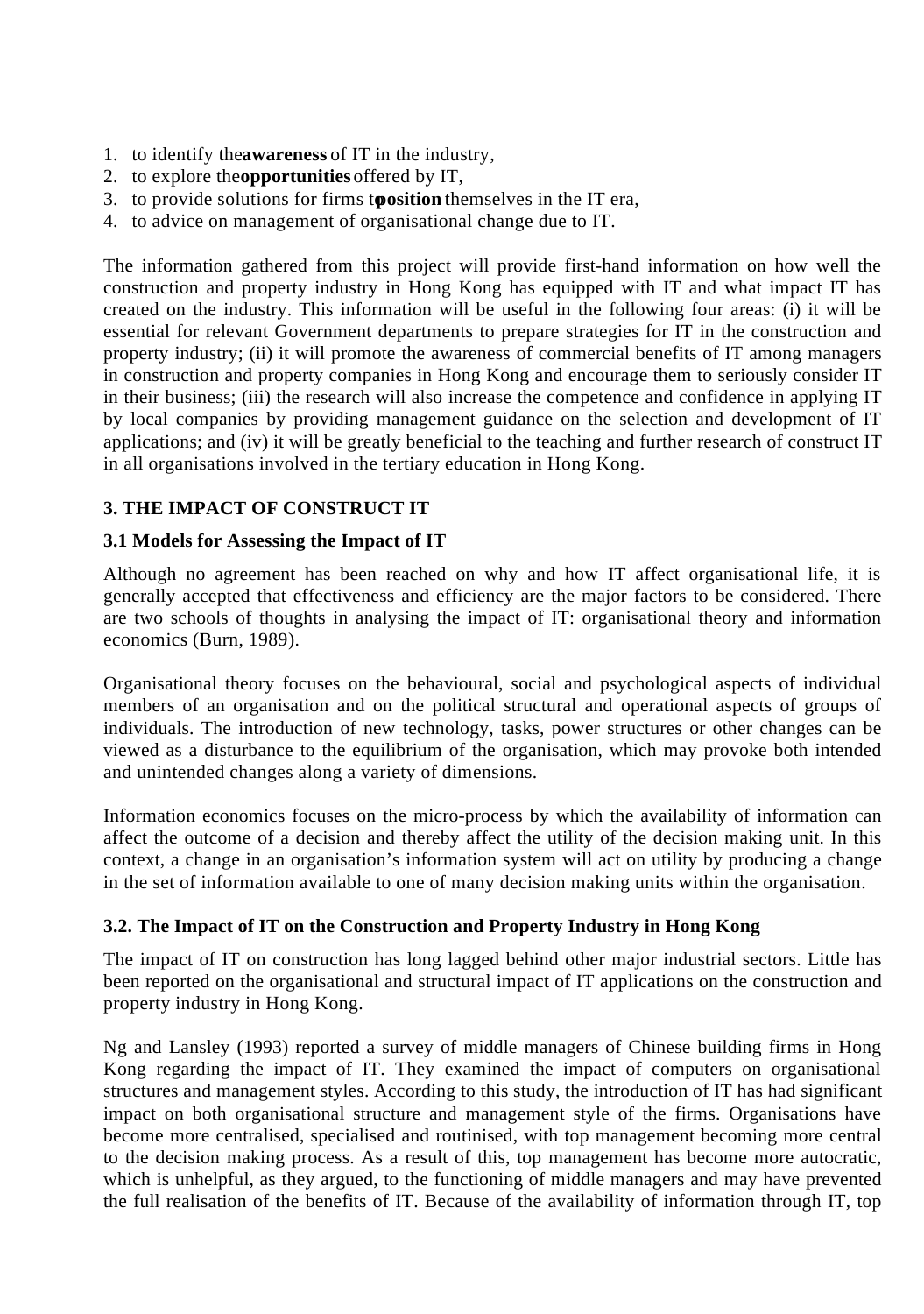management has become more involved in the routine decision making, rather than be freed to deal with more strategic issues. On the other hand, those middle managers who are in a better position to handle the routine decisions, have become less involved.

Another study by Tang (1993) on computerisation in the Quantity Surveying Branch of the Architectural Services Department has also suggested that the organisational impact of IT cannot be overlooked. The organisational structure of QSB has been changed because of the computerisation. However, it is not well received by the professional staff who felt most of the clerical work has now been shifted to them, they have to spend more time to produce the same amount of work, because additional time was spent in inputting data into computer systems. They also felt that top management demanded more information after the computerisation. It is therefore suggested that the QSB staff members are unwilling to accept the change created by computerisation. This situation would be significantly improved if the end users i.e. QS professionals were brought in the decision process. Their involvement would create a sense of ownership, reduce resistance, obtain commitment, and increase the quality of the change decision.

The computerisation in the QSB also has some impact on other organisations, in particular, private consulting QS firms which have business connections with the QSB have been encouraged (or forced) to use computers. In one way or another, they have to match the format of the computerised output of bill of quantities and other documents. Similarly the Mass Transit Railway Corporation requests all contractors to submit tenders on diskettes.

It is obvious the IT has made some impact on the construction industry in Hong Kong to date, but in comparison with other industries, the impact is too little and too late. By and large the industry has computerised its traditional systems, without changing relationships within the construction team or crossing professional boundaries, whereas other industries such as the airlines, banking and retails have found that IT has broaden their perceptions of how things can be done differently and IT has changed the way they do business to a much more effective and efficient way.

The research will investigate the impact of IT applications further. It will address the impact in the entire life-cycle of a project, from inception, through design and documentation to construction and occupation. The life-cycle consideration is important because much construction information is created, discarded and recreated again for other purposes. Much research and development attention is being given to the integrated building model which can serve the needs of all stages of the project life-cycle. One possible solution for coordinating professionals effectively and efficiently at the design stage is through value management (Shen, 1995).

## **4. MANAGEMENT OF ORGANISATIONAL CHANGE**

Many organisations face a dynamic and changing environment that requires these organisations to adapt and to implement comprehensive change programmes. There are a number of changing internal and external factors which make changes necessary. They include nature of workforce, technology, economy, social trends, competition, and politics. Among technology changes, the most noticeable change in recent years is perhaps the expanding IT. Many organisations in the construction and property industry have complex information systems and they found themselves become increasingly dependent on these systems. IT has significantly changed the office environment which is dramatically different from its counterpart of the 1970s.

As put by Robbins (1995), one of the most well-documented findings from studies of individual and organisational behaviour is that organisations and their members resist change. The implementation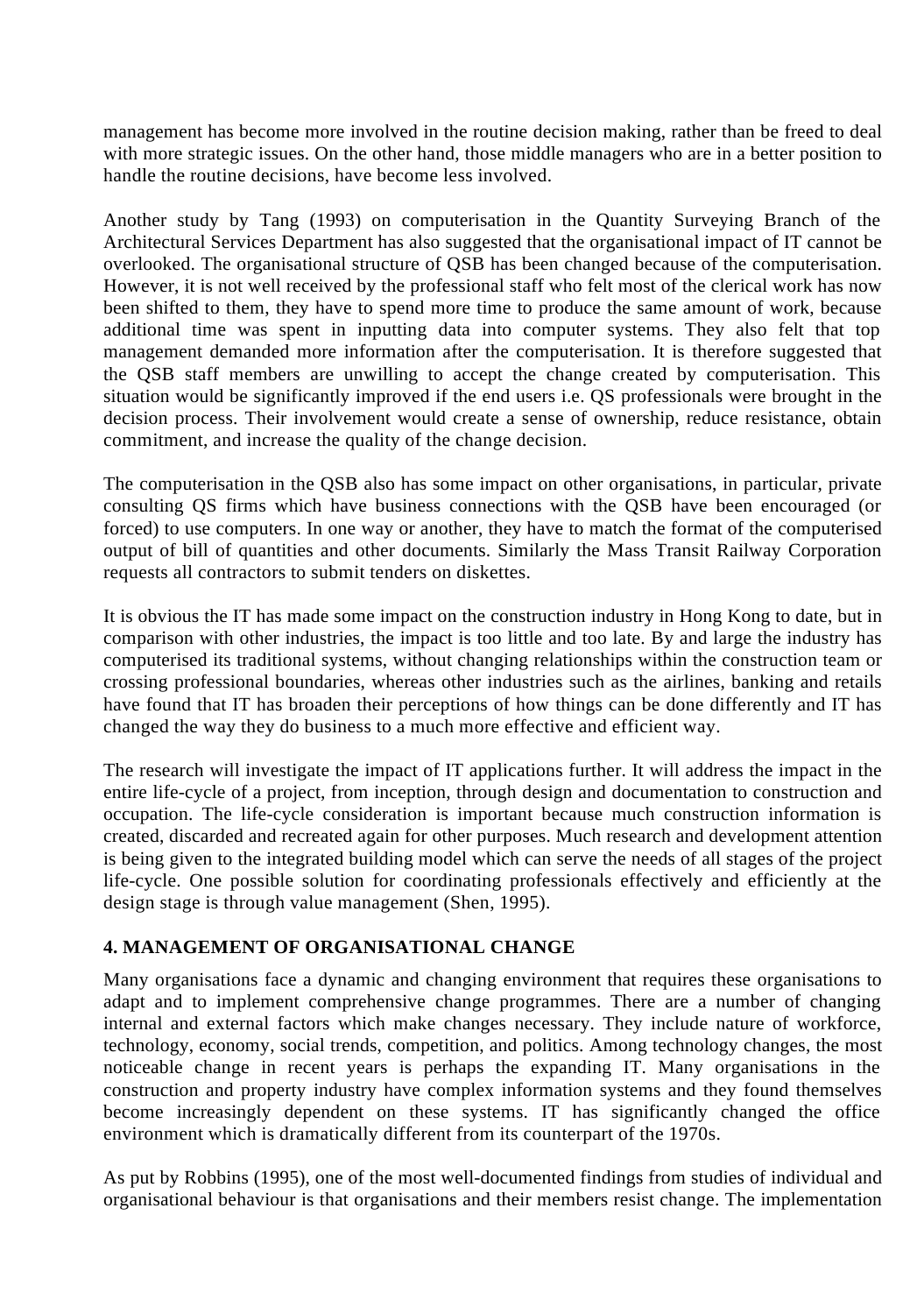of IT will not work unless the change resulted from the implementation can be foreseen and managed accordingly. The two case studies stated in the previous section have already demonstrated the necessity to manage change brought by IT.

Resistance to change can appear in a number of different ways. It can be overt or implicit, immediate or deferred, and it is more challenging to manage implicit and deferred resistance than to manage the overt and immediate ones. As shown in Figure-1, five reasons have been identified which explain why individuals may resist change. They are habit, security, economic factors, fear of the unknown, and selective information processing. The first four reasons are self-explanatory, whereas the last one means that people have their perceptions of the world, they hear what they want to hear and ignore the information that may challenge their perceptions.

Since organisations are comprised of a group of individuals, individuals' resistance to change will inevitably reflect in organisational behaviour. Organisations, by their very nature, are conservative (Robbins, 1995). In comparison with other industries, the construction and property industry is perhaps the most conservative industry among others. It is certainly considered by the public as one of the backward industries. Robbins has identified six major sources of organisational resistance. As shown in Figure-2, they are structural inertia, limited focus of change, group inertia, threat to expertise, threat to established power relationships, and threat to established resource allocations.



Although the last three sources are easy to understand, the first three sources need some explanations. The structural inertia refers to the built-in mechanisms which produce stability. When an organisation is confronted with change, this structural inertia acts as a counterbalance to sustain stability. Limited focus of change implies that organisations are made up of a number of interdependent subsystems, the change of a subsystem necessitates the change of others. It supports the argument that a change in the technological processes is not likely to be accepted unless simultaneously modifying the organisational structure to match. Group inertia refers to that even if individuals want to accept change, group norms may act as a constraint.

The tactics that can be used in managing resistance to change are: education and communication, participation, facilitation and support, negotiation, manipulation and co-optation, and coercion. Two viable approaches to managing change as a result of IT applications are: the classic three-step model of the change process developed by Lewin (1951) and the present rational action research model. The first approach follows three steps: **unfreezing** the status quo, **movement** to a new state, and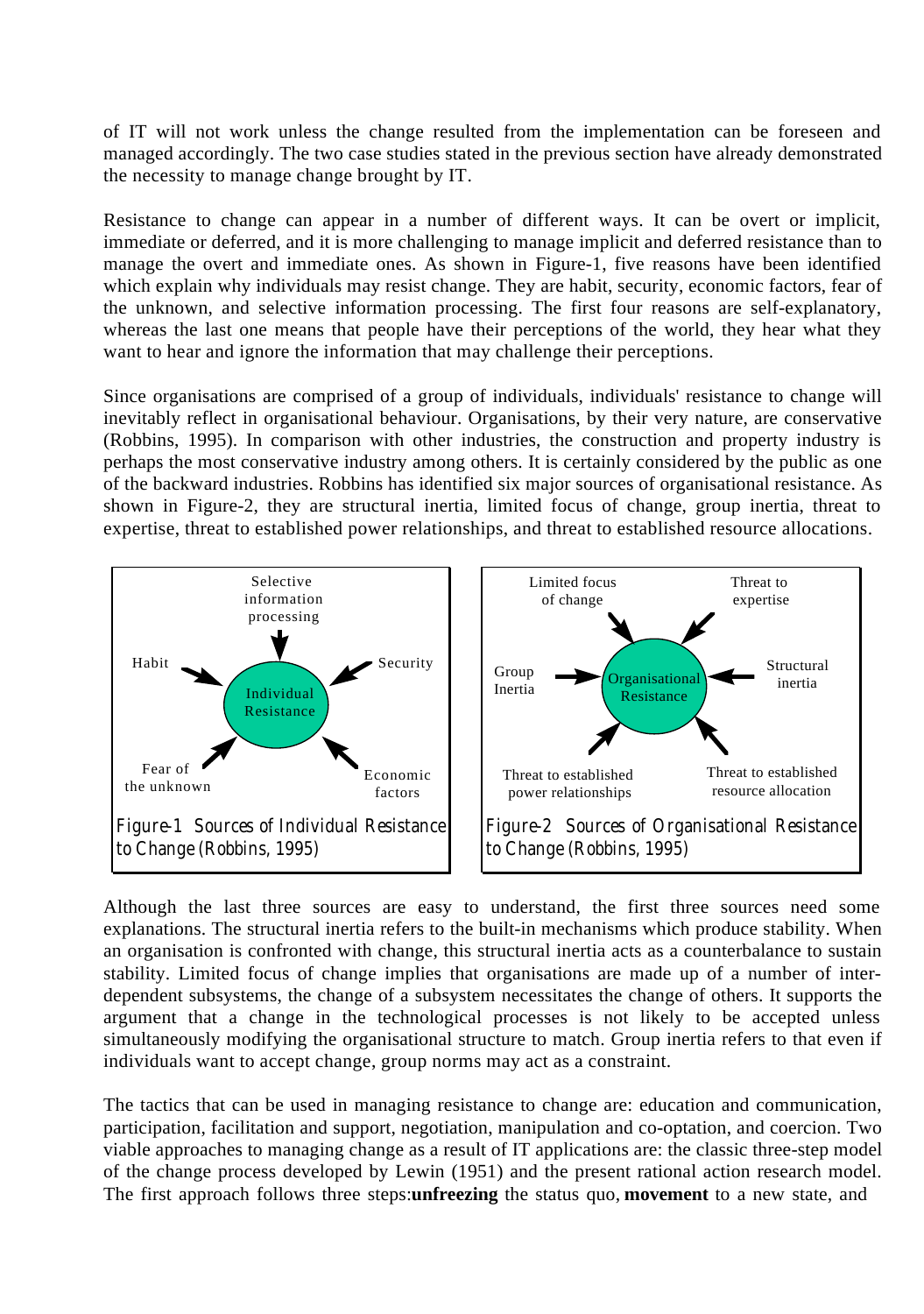**refreezing** the new change to make it permanent. The second approach follows a series of rational actions: diagnosis, analysis, feedback, action, and evaluation. Because it is a problem-focused and it brings employees into the change process, resistance to change is reduced.

# **5. PLAN FOR FURTHER INVESTIGATIONS**

This research plan is based on the desired characteristics of the project. In order to achieve the objectives, the following instruments will be used for the research: structured questionnaire survey and follow-up interviews. To ensure the reliability of the survey data and a reasonable high response rate, the questionnaire will be carefully designed and pilot work will be conducted by the research team. Following detailed analyses of the responses, additional follow-up interviews will be carried out to further investigate particular interesting cases and to explore people's views and experiences in greater depth. It is envisaged that this project will consist of six major distinguishable stages (some of them are overlapped). A brief description of the major phases is as follows:

## **5.1 Questionnaire Design and Survey**

Based on the information gathered through literature review, a questionnaire regarding the use of IT in the construction and property industry in Hong Kong and the impact created by IT on the industry will be designed and tested through pilot works. In the private sector of the construction and property industry, it is estimated that there are some 9000 contractors, 400 professional practices, over 20,000 manufacturers and suppliers of construction materials. A sample of 800 companies in the private sector and all relevant Government departments will be selected for the surveyncluding: Buildings Department, Department of Civil Engineering, Architectural Services Department, Housing Department, Drainage Services Department, and Department of Highway.

The following areas of IT will be investigated in details: IT coverage (e.g. types and size of business has taken up IT, types of computer applications and their functions); development and operation (e.g. how successful IT have been developed and implemented); problems and benefits (e.g. main benefits enjoyed by users and main difficulties they encountered with IT); outlook for IT (e.g. the future prospects for IT in the construction and property industry in Hong Kong). The data gathered from the survey will be stored in a sophisticated statistical package, namely SPSS/PC and will be analysed both qualitatively and quantitatively.

## **5.2 Follow-up Interviews and Impact Assessment**

The above questionnaire survey should reveal a holistic view on the current state of IT applications in the construction and property industry in Hong Kong. It is planned that some 50 follow-up interviews will be conducted in order to investigate the problem areas in more depth. In order to assess the impact created by IT on the industry, an appropriate model for assessing the impact will be selected and tested with two large organisations. Necessary modifications will be made on the model to suit the nature and specific needs of this study. The revised model will then be applied to this research project.

The impacts of IT will be further investigated at individual and organisational levels. At individual level, it examines the ease-of-use of a computer system, how a system matches the task of the manager, impact of a system on task content, and satisfaction of the manager with the system. At organisational level, it studies the impacts of IT on discretion/autonomy of different types of managers, on leadership style, on relationship between manager and subordinates, on organisational control and power structures, and on centralisation or decentralisation of organisational structure.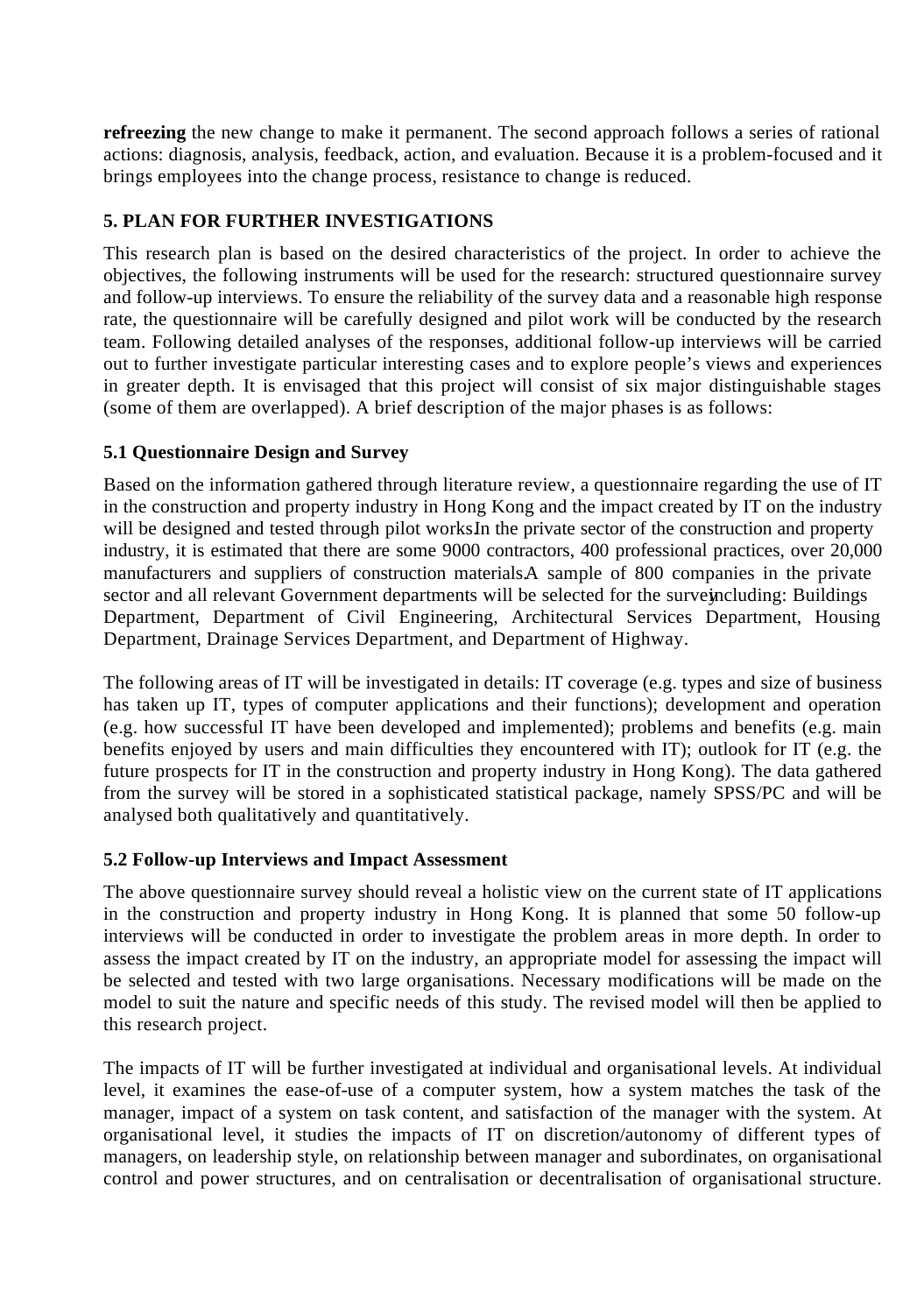The study will make a "before" and "after" comparison and take into account a wide variety of variables involving different theoretical models and different levels of analysis.

## **5.3 Comparative Studies with UK and Singapore**

It is planned to undertake a comparative study to identify how well the construction and property industry in Hong Kong stands among other developed countries in the IT era, and to reveal the differences between these countries and the reasons behind them. Two countries will be chosen for this purpose: Singapore and the UK. Singapore is chosen because it is similar to Hong Kong in terms of history of economic development, size of the economy and the industry concerned. Although the size of the economy in the UK is much larger than the one in Hong Kong, for historical reasons, the construction and property industry in Hong Kong is very similar to the one in the UK. A comparison between Hong Kong and the UK is therefore also planned.

# **6. CONCLUSIONS**

To date, IT has made little impact on the construction and property industry in Hong Kong. Unlike other industries, IT has not received adequate attention from managers in the industry. Results of the questionnaire survey, follow-up interviews, and comparative study will be presented at the later stage of the project. It is envisaged that findings of the research will provide essential information for the Government to prepare relevant policies regarding the applications of IT in the construction and property industry in Hong Kong.

While the theme of much of today's IT is convergence, there has been a steady divergence of research, development and practice in the construction and property industry. It is envisaged that this research would contribute in bridging the gap between researchers and developers on the one hand and building industry professionals and practitioners on the other.

The success of IT applications to a large extent relies on the industry's attitude towards IT. The rapid growth of personal computing may soon bring about a significant change in the industry's attitude towards IT. Given the competitive nature of the construction and property industry in Hong Kong, we must do whatever we can to make the most from IT as business needs and technology change, and to make IT a strategic contributor to the success of our business. Previous studies already show that, once behind in IT applications, it is almost impossible to catch up.

## **ACKNOWLEDGEMENT:**

This paper is a result of a research project funded by the Hong Kong Polytechnic University (Project code: 353/055). The author sincerely thanks the university for this support. **REFERENCES:**

Burn J. (1989), *The impact of information technology on organisational structures*, Information and Management, Vol. 16, pp 1-10.

ITSD (1994), *Information Technology Services Department - an overview of its services*, Printed by the Hong Kong Government Printer.

Lewin K. (1951), 'Field Theory in Social Science'', New York, Harper and Row.

Ng H.T. and Lansley P. (1993), *Organisation structure, management style and IT: the case of Hong Kong Chinese building companies*, Management of IT for Construction, Selected papers from the